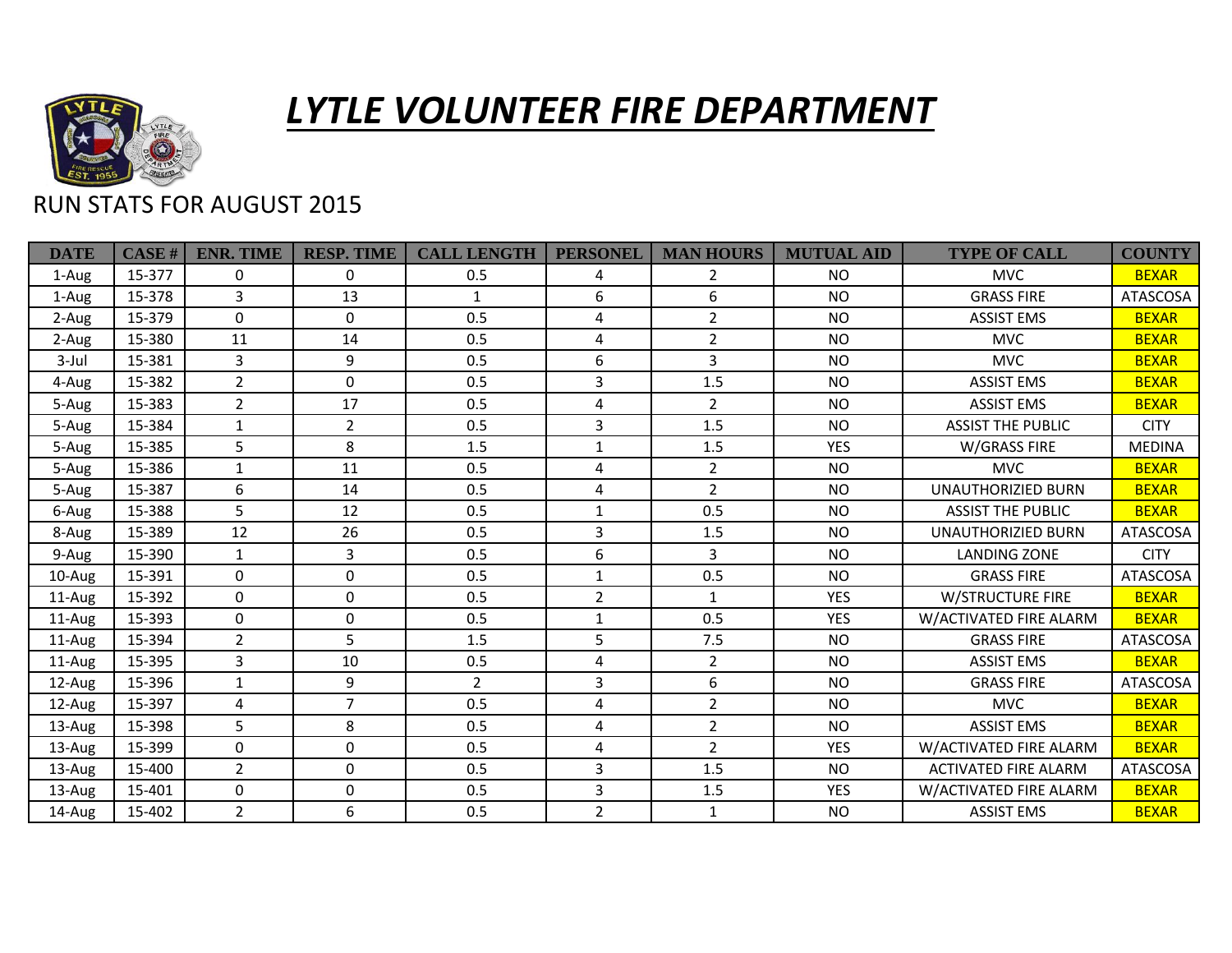| 14-Aug | 15-403 | $\Omega$       | $\mathbf 0$    | 0.5          | $\overline{2}$          | $\mathbf{1}$   | YES        | W/ACTIVATED FIRE ALARM      | <b>BEXAR</b>    |
|--------|--------|----------------|----------------|--------------|-------------------------|----------------|------------|-----------------------------|-----------------|
| 14-Aug | 15-404 | 1              | 9              | 0.5          | $\overline{3}$          | 1.5            | <b>NO</b>  | <b>ASSIST EMS</b>           | <b>BEXAR</b>    |
| 14-Aug | 15-405 | $\overline{2}$ | 9              | 0.5          | 4                       | $\overline{2}$ | <b>NO</b>  | <b>ARCHING ELECTRICAL</b>   | <b>BEXAR</b>    |
| 15-Aug | 15-406 | 5              | 10             | 0.5          | 3                       | 1.5            | <b>NO</b>  | <b>RESCUE</b>               | <b>BEXAR</b>    |
| 15-Aug | 15-407 | $\overline{3}$ | 10             | 0.5          | $\overline{\mathbf{4}}$ | $\overline{2}$ | <b>NO</b>  | <b>ASSIST PUBLIC</b>        | <b>BEXAR</b>    |
| 16-Aug | 15-408 | $\overline{2}$ | 14             | 0.5          | $\overline{2}$          | $\mathbf{1}$   | <b>NO</b>  | <b>ASSIST EMS</b>           | <b>BEXAR</b>    |
| 16-Aug | 15-409 | $\overline{7}$ | 12             | $\mathbf{1}$ | $\overline{2}$          | $\overline{2}$ | <b>NO</b>  | <b>MVC</b>                  | <b>CITY</b>     |
| 17-Aug | 15-410 | $\overline{4}$ | $\overline{7}$ | 0.5          | $\overline{3}$          | 1.5            | <b>NO</b>  | <b>ASSIST EMS</b>           | <b>BEXAR</b>    |
| 17-Aug | 15-411 | $\overline{2}$ | 15             | 1.5          | $\boldsymbol{9}$        | 13.5           | <b>YES</b> | W/GRASS FIRE                | <b>ATASCOSA</b> |
| 18-Aug | 15-412 | $\mathbf 0$    | $\mathbf 0$    | 0.5          | $\overline{4}$          | $\overline{2}$ | <b>YES</b> | W/ACTIVATED FIRE ALARM      | <b>BEXAR</b>    |
| 19-Aug | 15-413 | 5              | 8              | 0.5          | $\overline{3}$          | 1.5            | <b>NO</b>  | <b>ASSIST EMS</b>           | <b>CITY</b>     |
| 19-Aug | 15-414 | $\mathbf{1}$   | 5              | 0.5          | 8                       | $\overline{4}$ | <b>NO</b>  | <b>GRASS FIRE</b>           | <b>ATASCOSA</b> |
| 19-Aug | 15-415 | $\mathbf{1}$   | 3              | 0.5          | $\overline{2}$          | $\mathbf{1}$   | <b>NO</b>  | <b>LIFT ASSIST</b>          | <b>CITY</b>     |
| 19-Aug | 15-416 | $\overline{4}$ | 8              | 0.5          | $\boldsymbol{6}$        | $\overline{3}$ | <b>NO</b>  | <b>GRASS FIRE</b>           | <b>BEXAR</b>    |
| 19-Aug | 15-417 | $\overline{3}$ | 12             | 0.5          | 5                       | 2.5            | <b>NO</b>  | <b>ASSIST EMS</b>           | <b>BEXAR</b>    |
| 20-Aug | 15-418 | 5              | 6              | 0.5          | $\overline{2}$          | $\mathbf{1}$   | <b>NO</b>  | <b>ASSIST EMS</b>           | <b>CITY</b>     |
| 20-Aug | 15-419 | $\mathbf{1}$   | $\overline{7}$ | 0.5          | $\overline{3}$          | 1.5            | <b>NO</b>  | <b>SMOKE IN THE AREA</b>    | <b>BEXAR</b>    |
| 20-Aug | 15-420 | $\mathbf{1}$   | 8              | 0.5          | 8                       | $\overline{4}$ | <b>NO</b>  | <b>ASSIST EMS</b>           | <b>BEXAR</b>    |
| 22-Aug | 15-421 | $\mathbf{1}$   | 15             | 0.5          | 3                       | 1.5            | <b>NO</b>  | <b>ASSIST EMS</b>           | <b>BEXAR</b>    |
| 22-Aug | 15-422 | $\overline{2}$ | $\overline{2}$ | 0.5          | 4                       | $\overline{2}$ | <b>NO</b>  | <b>ASSIST EMS</b>           | <b>BEXAR</b>    |
| 23-Aug | 15-423 | $\overline{4}$ | 12             | 0.5          | 4                       | $\overline{2}$ | <b>NO</b>  | <b>ASSIST EMS</b>           | <b>BEXAR</b>    |
| 23-Aug | 15-424 | $\overline{2}$ | 6              | 0.5          | $\overline{7}$          | 3.5            | <b>NO</b>  | <b>GRASS FIRE</b>           | <b>ATASCOSA</b> |
| 23-Aug | 15-425 | $\overline{2}$ | 6              | 0.5          | $\overline{4}$          | $\overline{2}$ | YES        | UNAUTHORIZIED BURN          | <b>BEXAR</b>    |
| 23-Aug | 15-426 | $\overline{2}$ | 5              | 0.5          | $\overline{2}$          | $\mathbf 1$    | <b>NO</b>  | <b>ASSIST EMS</b>           | <b>BEXAR</b>    |
| 24-Aug | 15-427 | $\mathbf 0$    | 0              | 0.5          | $\overline{2}$          | $\mathbf{1}$   | <b>NO</b>  | <b>ASSIST EMS</b>           | <b>BEXAR</b>    |
| 24-Aug | 15-428 | $\mathbf 1$    | 5              | 0.5          | $\overline{\mathbf{4}}$ | $\overline{2}$ | <b>NO</b>  | <b>ASSIST EMS</b>           | <b>BEXAR</b>    |
| 24-Aug | 15-429 | $\overline{3}$ | $\mathbf 0$    | 0.5          | $\boldsymbol{6}$        | $\overline{3}$ | <b>YES</b> | <b>ACTIVATED FIRE ALARM</b> | <b>BEXAR</b>    |
| 25-Aug | 15-430 | $\mathbf 0$    | 13             | $\mathbf{1}$ | $\overline{3}$          | $\overline{3}$ | <b>YES</b> | <b>W/STRUCTURE FIRE</b>     | <b>BEXAR</b>    |
| 25-Aug | 15-431 | $\mathbf 0$    | $\mathbf 0$    | 0.5          | $\overline{2}$          | $\mathbf{1}$   | <b>NO</b>  | <b>ASSIST EMS</b>           | <b>CITY</b>     |
| 26-Aug | 15-432 | $\overline{3}$ | $\overline{7}$ | 0.5          | $\mathbf{1}$            | 0.5            | <b>NO</b>  | <b>UNAUTHORIZIED BURN</b>   | <b>ATASCOSA</b> |
| 26-Aug | 15-433 | $\overline{2}$ | 11             | 0.5          | $\overline{2}$          | $\mathbf{1}$   | <b>NO</b>  | <b>ASSIST EMS</b>           | <b>BEXAR</b>    |
| 27-Aug | 15-434 | $\overline{7}$ | 13             | 0.5          | $\overline{2}$          | $\mathbf{1}$   | <b>NO</b>  | <b>ASSIST EMS</b>           | <b>BEXAR</b>    |
| 27-Aug | 15-435 | $\mathbf{1}$   | $\overline{7}$ | 0.5          | $\overline{4}$          | $\overline{2}$ | <b>NO</b>  | <b>ASSIST EMS</b>           | <b>BEXAR</b>    |
| 27-Aug | 15-436 | $\mathbf{1}$   | 11             | 0.5          | $\overline{4}$          | $\overline{2}$ | <b>NO</b>  | <b>ASSIST EMS</b>           | <b>BEXAR</b>    |
| 27-Aug | 15-437 | $\mathbf 0$    | 0              | 0.5          | 3                       | 1.5            | <b>YES</b> | W/ACTIVATED FIRE ALARM      | <b>BEXAR</b>    |
| 28-Aug | 15-438 | 5              | $\overline{7}$ | 0.5          | $\overline{2}$          | $\mathbf 1$    | <b>NO</b>  | <b>ASSIST EMS</b>           | <b>BEXAR</b>    |